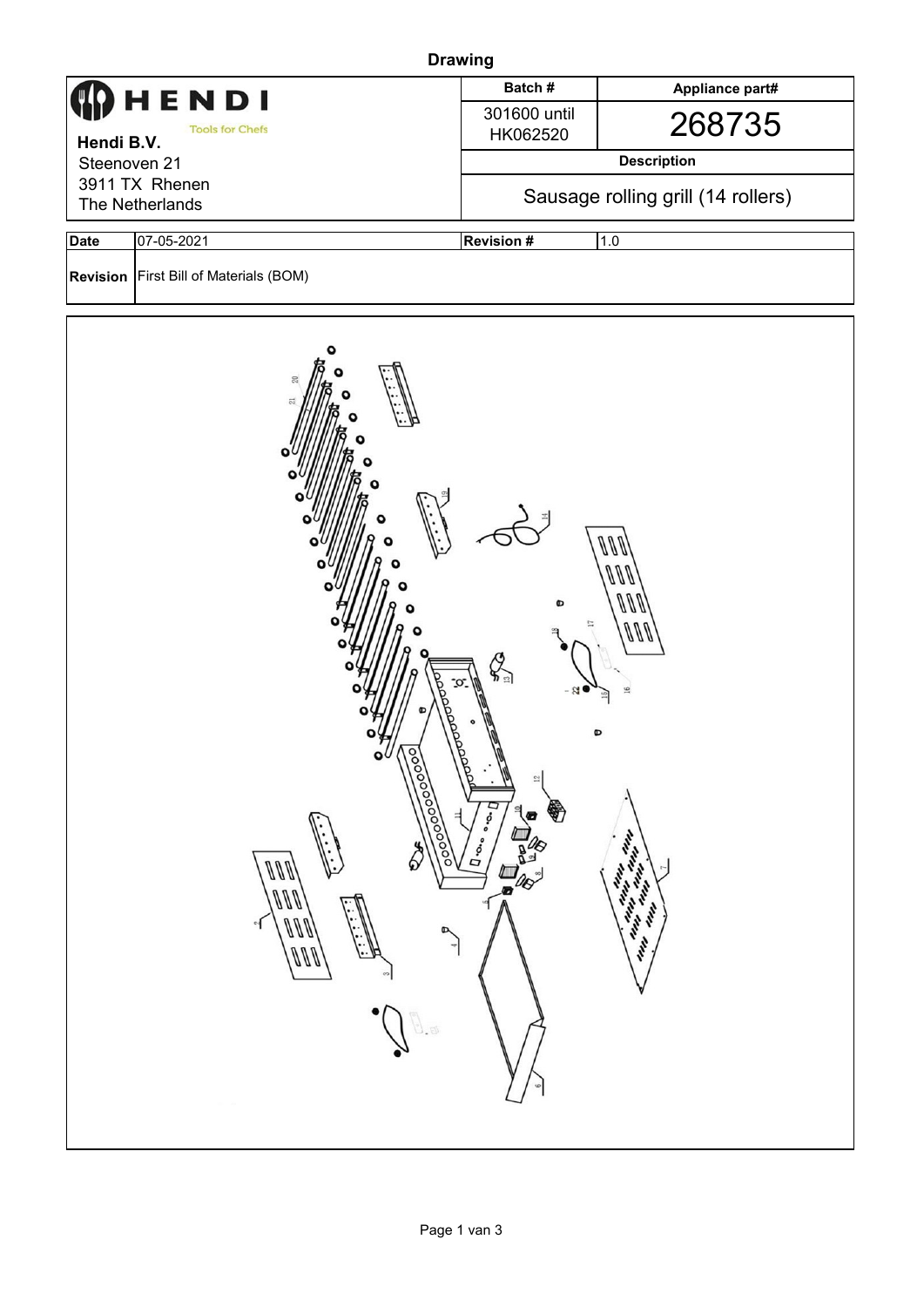**Bill of materials (BOM)**

| <b>DIII OI IIIALETIAIS (DUNI)</b>    |                                               |        |                                    |                                     |                |  |  |  |
|--------------------------------------|-----------------------------------------------|--------|------------------------------------|-------------------------------------|----------------|--|--|--|
| HENDI                                |                                               |        | Batch#                             | Appliance part#                     |                |  |  |  |
|                                      |                                               |        | 301600 until                       |                                     |                |  |  |  |
| <b>Tools for Chefs</b><br>Hendi B.V. |                                               |        | HK062520                           | 268735                              |                |  |  |  |
| Steenoven 21                         |                                               |        | <b>Description</b>                 |                                     |                |  |  |  |
| 3911 TX Rhenen                       |                                               |        |                                    |                                     |                |  |  |  |
| The Netherlands                      |                                               |        | Sausage rolling grill (14 rollers) |                                     |                |  |  |  |
| <b>Date</b><br>07-05-2021            |                                               |        | 1.0<br><b>Revision#</b>            |                                     |                |  |  |  |
|                                      | <b>Revision</b> First Bill of Materials (BOM) |        |                                    |                                     |                |  |  |  |
| Item                                 | <b>Description</b>                            | Part#  | Quantity                           | Remark                              | <b>Picture</b> |  |  |  |
| 1                                    | Ring for tube                                 | 932315 | 28                                 |                                     |                |  |  |  |
| $\overline{2}$                       | Side cover                                    | n/a    | 2                                  |                                     |                |  |  |  |
| 3                                    | Bracket element (left)                        | n/a    | 1                                  |                                     |                |  |  |  |
| 4                                    | Feet                                          | 932322 | 4                                  |                                     |                |  |  |  |
| 5                                    | Switch                                        | 205426 | $\overline{2}$                     |                                     |                |  |  |  |
| 6                                    | Crumb tray                                    | 932360 | 1                                  |                                     |                |  |  |  |
| $\overline{7}$                       | Bottom cover                                  | n/a    | 1                                  |                                     |                |  |  |  |
| 8                                    | Knob "Hendi branding"                         | n/a    | $\overline{2}$                     | Knob updated to new design (904466) |                |  |  |  |
| 9                                    | Indicator light                               | 912003 | $\overline{2}$                     |                                     |                |  |  |  |
| 10                                   | Energy regulator                              | 201121 | $\overline{2}$                     |                                     |                |  |  |  |
| 11                                   | Frame                                         | n/a    | $\mathbf 1$                        |                                     |                |  |  |  |
| 12                                   | Terminal                                      | n/a    | 1                                  |                                     |                |  |  |  |
| $\overline{13}$                      | Motor                                         | 932285 | $\overline{2}$                     |                                     |                |  |  |  |
| 14                                   | Power cord                                    | 930038 | $\mathbf{1}$                       |                                     |                |  |  |  |
| 15                                   | Drive chain                                   | 932414 | $\overline{2}$                     |                                     |                |  |  |  |
| 16                                   | Tension spring                                | 932421 | $\overline{2}$                     |                                     |                |  |  |  |
| 17                                   | Clamping plate                                | 932438 | $\overline{2}$                     |                                     |                |  |  |  |
| 18                                   | Gear for motor                                | 932445 | 2                                  |                                     |                |  |  |  |
| $\overline{19}$                      | Bracket element (right)                       | n/a    | 1                                  |                                     |                |  |  |  |
| $\overline{20}$                      | Element                                       | 932452 | $\overline{14}$                    |                                     |                |  |  |  |
| 21                                   | Rol                                           | 932469 | 14                                 |                                     |                |  |  |  |
| $\overline{22}$                      | Gear for clamping plate                       | 932476 | $\overline{2}$                     |                                     |                |  |  |  |
|                                      |                                               |        |                                    |                                     |                |  |  |  |
|                                      |                                               |        |                                    |                                     |                |  |  |  |
| n/a                                  | -> not available                              |        | nss                                | -> not sold separately              |                |  |  |  |